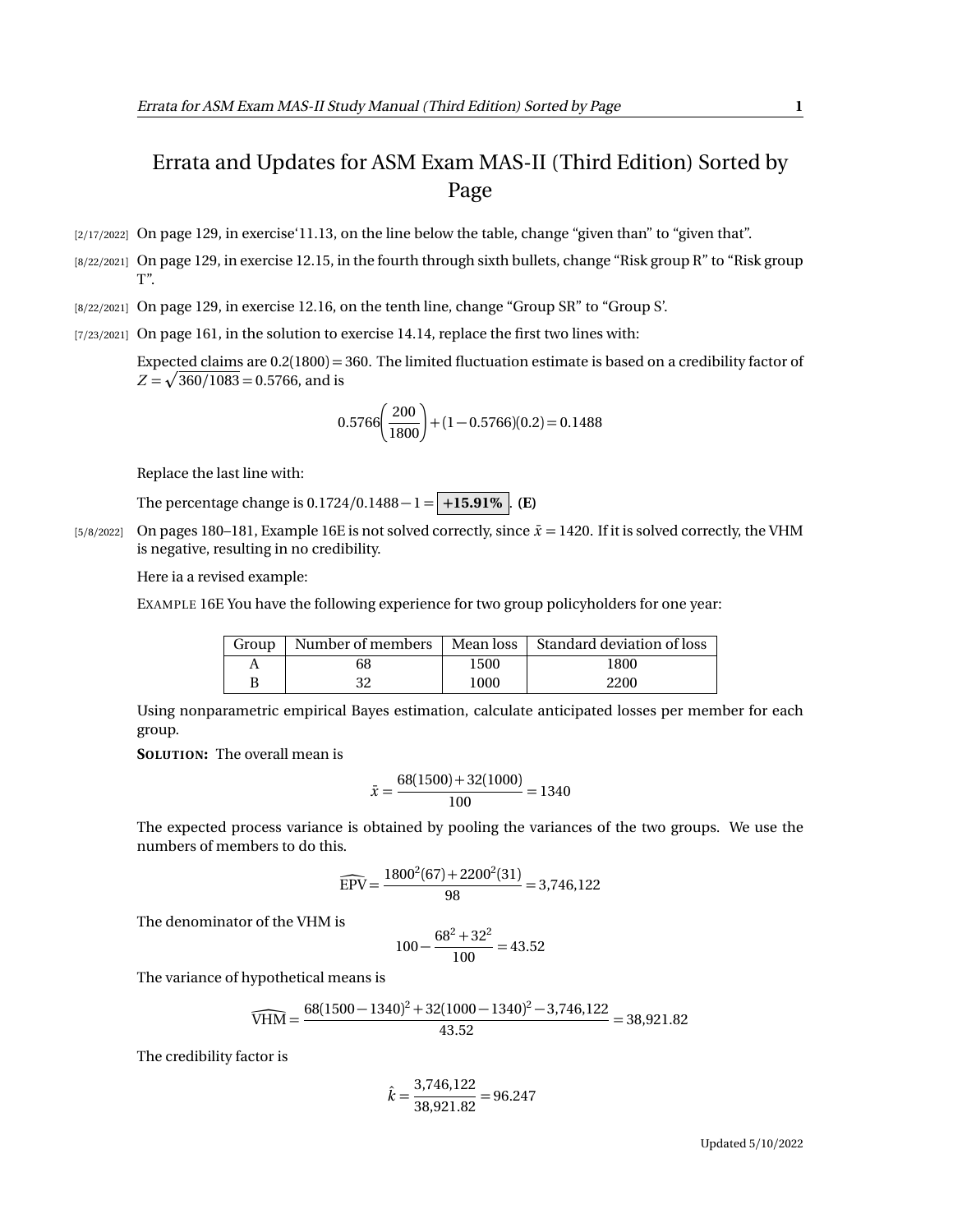$$
\hat{Z}_A = \frac{68}{68 + 96.247} = 0.414010
$$

$$
\hat{Z}_B = \frac{32}{32 + 96.247} = 0.249518
$$

The mean that balances the estimators is

$$
\hat{\mu}_X = \frac{0.414010(1500) + 0.249518(1000)}{0.414010 + 0.249518} = 1311.98
$$

The credibility estimates are

$$
P_A = 0.414010(1500) + 0.585990(1311.98) = \boxed{1389.82}
$$
  
\n
$$
P_B = 0.249518(1000) + 0.750482(1311.98) = \boxed{1234.13}
$$

[3/31/2022] On page 192, replace the solution to exercise 16.15 with

$$
m = 357 + 222 + 181 = 760
$$
  
\n
$$
\bar{x} = \frac{357(890) + 222(589) + 181(431)}{760} = 692.76
$$
  
\n
$$
\widehat{EPV} = \frac{356(1000^2) + 221(400^2) + 180(400^2)}{760 - 3} = 555,033
$$
  
\n
$$
\widehat{VHM} = \frac{357(890 - 692.76)^2 + 222(589 - 692.76)^2 + 181(431 - 692.76)^2 - 2(555,033)}{760 - (3572 + 2222 + 1812)/760} = 56,922.51
$$
  
\n
$$
k = \frac{555,033}{56,922.51} = 9.7507
$$

The credibility factors are

$$
Z_1 = \frac{357}{357 + 9.7507} = 0.9734
$$

$$
Z_2 = \frac{222}{222 + 9.7507} = 0.9579
$$

$$
Z_3 = \frac{181}{181 + 9.7507} = 0.9489
$$

The credibility-weighted mean, and the prediction, are

$$
\bar{x}^{\text{CRED}} = \frac{0.9734(890) + 0.9579(589) + 0.9489(431)}{0.9734 + 0.9579 + 0.9489} = 638.67
$$

$$
P_C = (0.9734)(890) + (1 - 0.9734)(638.67) = \boxed{\textbf{883.3}}
$$

[3/6/2022] On page 302, replace the solution to exercise 26.6 with

Mean Group  $#3$  splits the treatments into four categories:  $\{2\}$ ,  $\{1,3\}$ ,  $\{4,6\}$ ,  $\{5,7,8\}$ . This is 2 more categories than Mean Group #1, for which R indicates 1469 degrees of freedom. Thus a model using Mean Group #3 would have  $\boxed{1467}$  degrees of freedom for each fixed effect. Notice that the full model, with all 8 treatments, has  $1463$  degrees of freedom, four less than mean group #3 which has four fewer groups than the full model, and two more than mean group #1 which has two fewer groups than mean group #3.

[3/29/2022] On page 310, one under the first table, change "grid-approximated prior" to "grid-approximated posterior".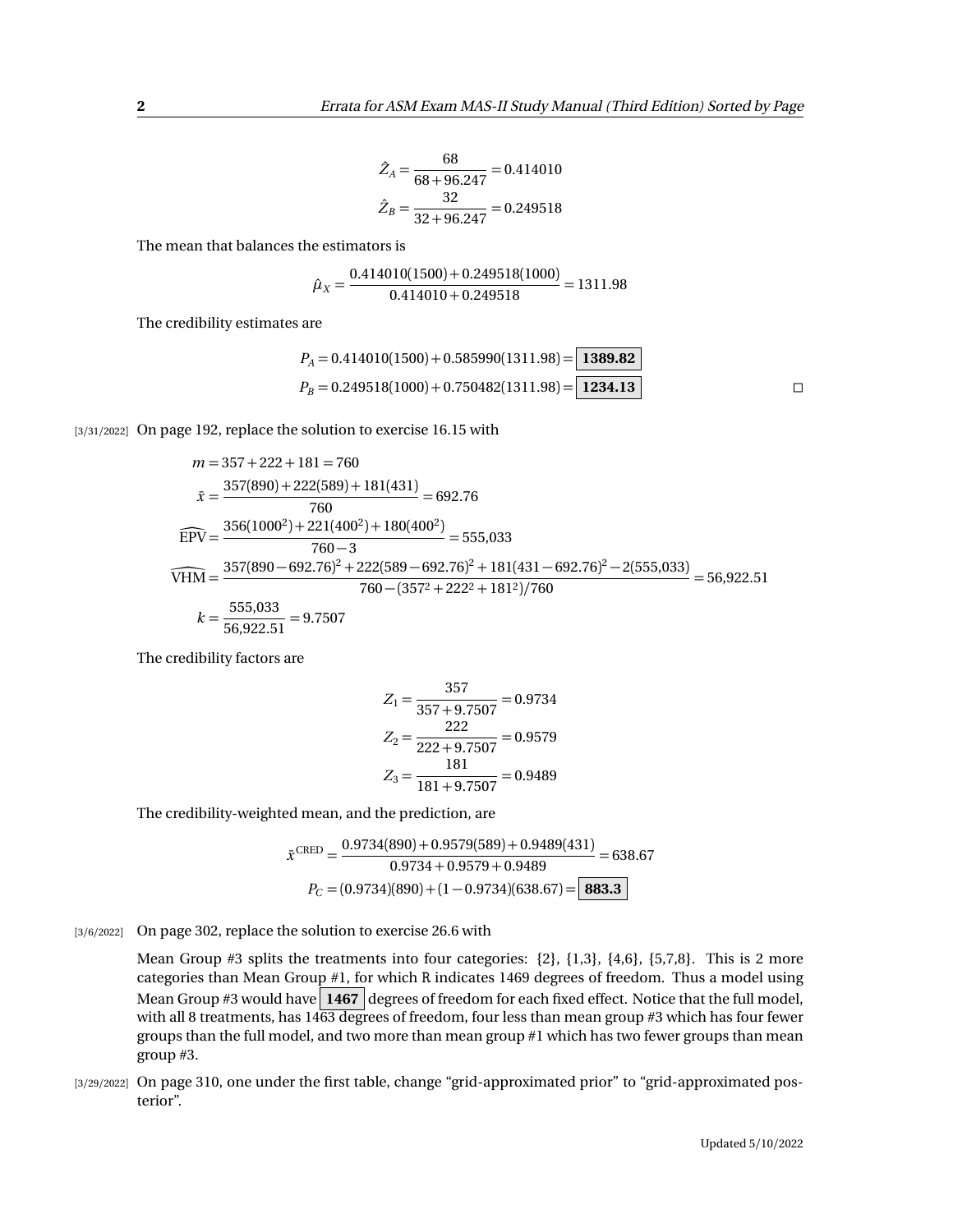- [8/3/2021] On page 386, in equation (33.1), change  $θ_{prop}$  to  $p(θ_{prop}$  and  $θ_{curr}$  to  $p(θ_{curr}$ , where *p* is the prior density function.
- [8/3/2021] On page 388, in equation (33.1), the right parenthesis after "Data" in the denominator should be moved to after  $\theta_{\text{curr}}$ , also in the denominator.
- [3/22/2022] On page 438, one line above Section 36.4, change "highest WAIC" to "lowest WAIC".
- [3/22/2022] On page 446, in the solution to exercise 36.3, on the seventh line, change 0.177759 to 0.717759...
- [9/9/2021] On page 485, in the solution to exercise 38.10, on the last line, change "one N" to "two Ns".
- $_{[9/9/2021]}$  On page 486, in the solution to exercise 38.15, the signs of the  $\varepsilon_i$  in the table should be reversed; they should also be reversed in the two fractions two and five lines below the table. Thus the table and the following lines should read:

| $X_i$ in     | Nearest    |                          |    |                 |
|--------------|------------|--------------------------|----|-----------------|
| training set | two points | Fitted value             | Y  | $\varepsilon_i$ |
| 4            | 4,12       | $\frac{3+15}{2} = 9$     | 3  | —რ              |
| 7            | 4,12       | $\frac{3+15}{2} = 9$     | 8  | $-1$            |
| 12           | 12,14      | $\frac{15+22}{2} = 18.5$ | 15 | –3.5            |
| 14           | 14,15      | $\frac{22+30}{2} = 26$   | 22 | $-4$            |
| 15           | 14,15      | $\frac{22+30}{2} = 26$   | 30 | $\overline{4}$  |
| 21           | 15,22      | $\frac{30+53}{2}$ = 41.5 | 40 | $-1.5$          |
| 22           | 15,22      | $\frac{30+53}{2}$ = 41.5 | 53 | 11.5            |
|              |            |                          |    |                 |

The MSE on the training data is

$$
\frac{(-6)^2 + (-3.5)^2 + (-4)^2 + 4^2 + 11.5^2}{5} = \boxed{42.5}
$$

We divide by 5 since no parameters are estimated.

The MSE on the test data is

$$
\frac{(-1)^2 + (-1.5)^2}{2} = \boxed{1.625}
$$

[9/9/2021] On page 494, in formula (39.5), a 2 is missing from the numerator. The formula is

Residual mean deviance = 
$$
-\frac{2\sum_{m}\sum_{k}n_{mk}\ln\hat{p}_{mk}}{n-|T|}
$$

 $[10/3/2021]$  On page 498, in the graph of answer choice (B),  $t_1$  and  $t_3$  should be interchanged, so that the graph looks like this: